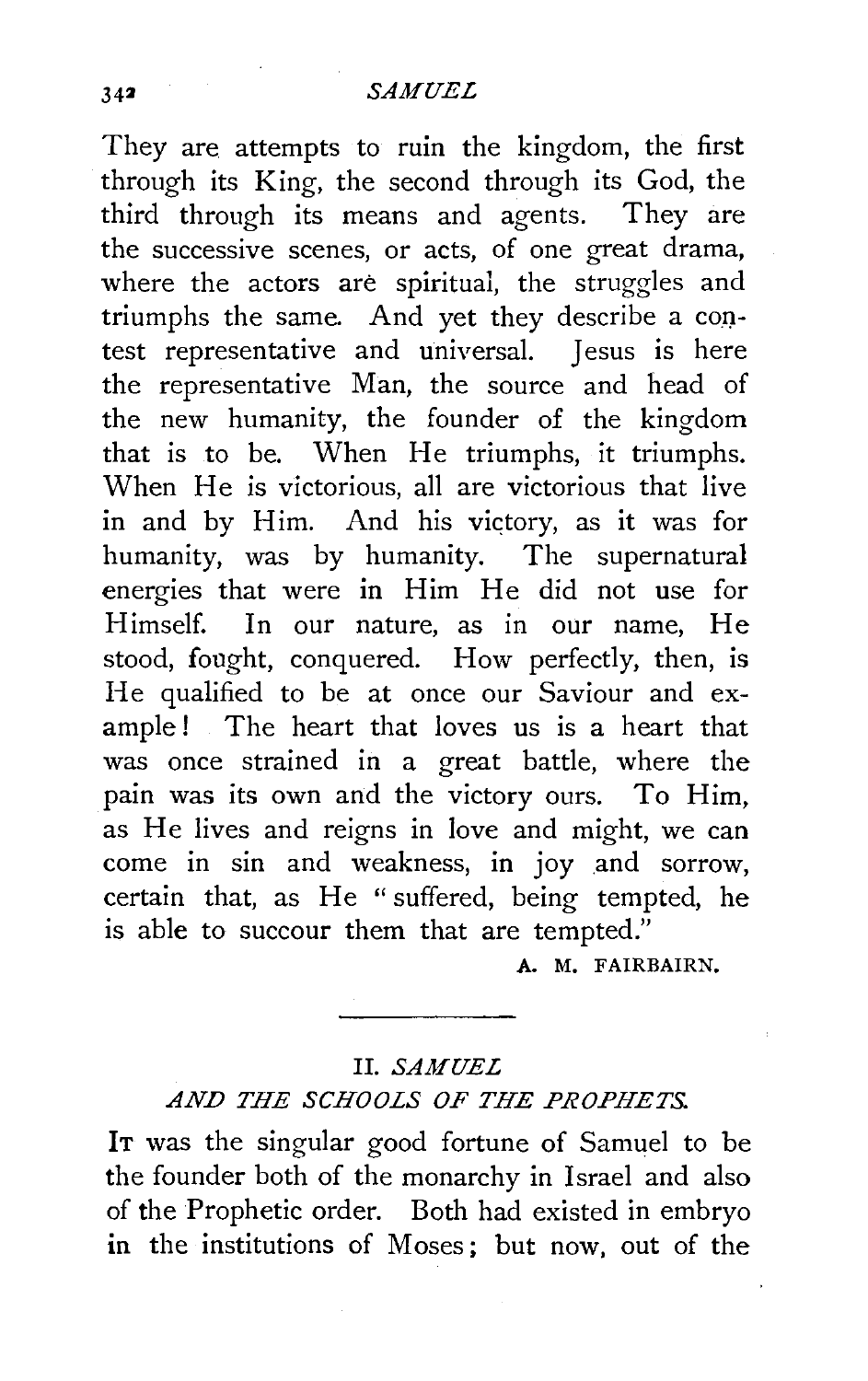chaos which lasted for twenty years after the fall of Eli, the creative genius of this great man called them forth into ampler proportions and established them upon a lasting and solid basis. If the Messiah was to be Prophet, Priest, and King, it was necessary that, as Israel was the type of the militant Church of Christ, all three offices should attain in it to their perfect development. Hitherto there had been the Priest only: now, contemporaneously, King and Prophet appear, and continue their course side by side till the monarchy fell. Nor did prophecy long survive. Its voice was heard in the century which immediately followed the return from exile, and then it was silent. It was the king, not the priest, who was ever confronted by the Prophet. When the kingdom ceased, prophecy had also performed its allotted task.

ć.

I am not prepared to say how far Samuel foresaw that the Prophet was to be, politically, the check upon the royal power. It was the happiness of Israel that a special Providence ever watched over its true interests; and, undeniably, the influence of the Prophets over the people confined the power of the kings within reasonable limits. Once only did the kingdom become a tyranny; but before this was possible Manasseh filled Jerusalem with innocent blood, and by wholesale executions silenced the prophetic voice. And similarly when, in Israel, Jezebel wished to overthrow the national institutions, she recognized in the Prophets the representatives of freedom, and ruthlessly destroyed them, only to see the monarchy confronted and overmatched by the majesty of Elijah's spiritual power, appealing to a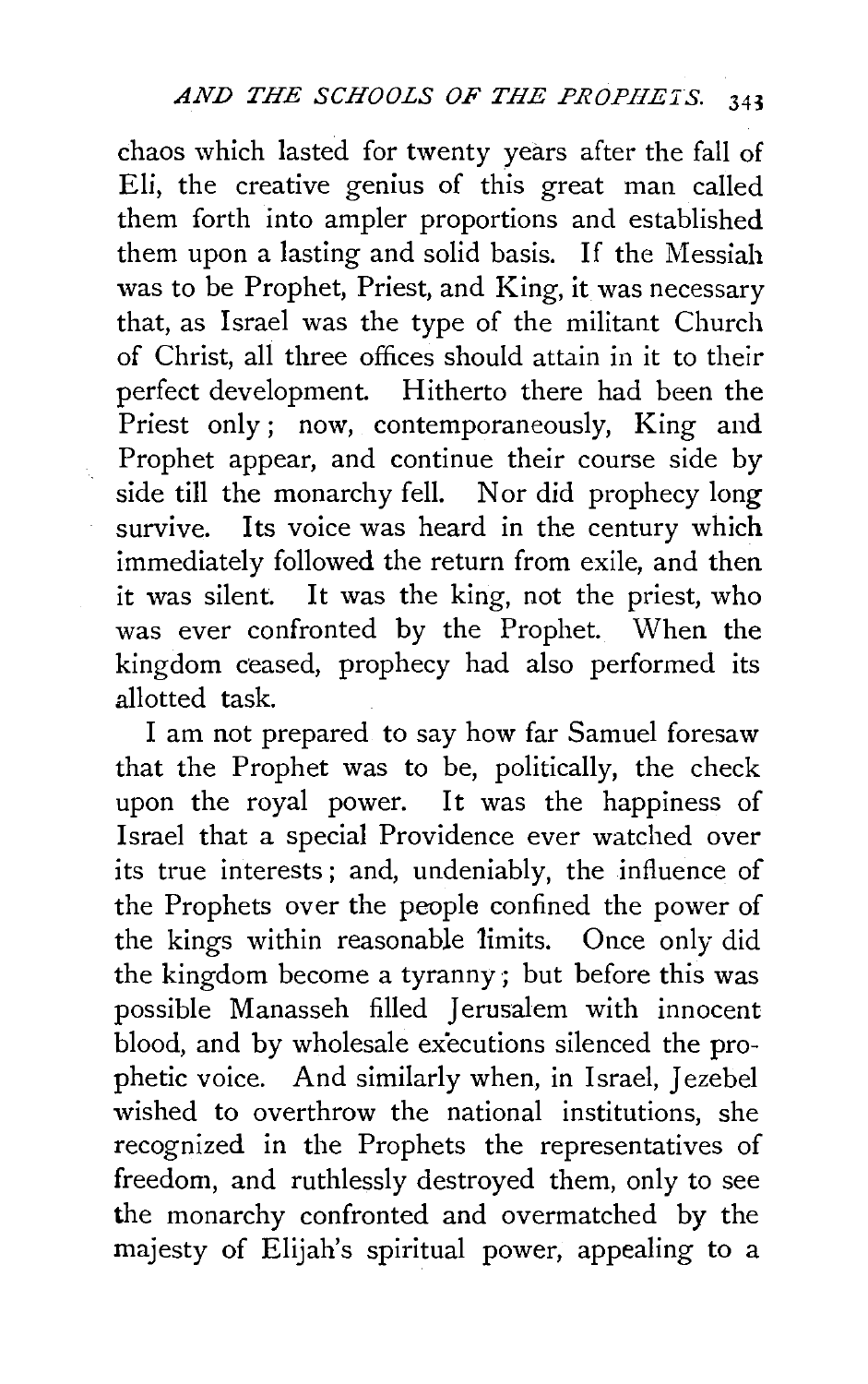# 344 *SA.MUEL*

popular convention assembled at Mount Carmel. Not that this was the primary object for which the Prophets were called into existence. Their business was to keep all Israel, people as well as king, true to the Divine purpose for which they had been made into a nation. But this higher duty contained also the lower. A nation of slaves is a thing too mean to have any noble part assigned to it in the Divine drama of human development.

But, undoubtedly, Samuel did purpose to raise the intellectual condition of Israel. All the weapons of his warfare were, as we have seen, moral. A great general might give the people deliverance from their enemies by a successful battle, but at his death the struggle would begin afresh. The one thing that could make and keep them free would be their own advancement in virtue and religion. But Samuel did not suppose this to be possible without higher culture for their minds. Education is not a panacea for all human ills, but it is an indispensable condition both of individual and of national progress.

And to this work Samuel devoted himself with eager energy, while in establishing the monarchy he was a reluctant actor. He would have preferred a more direct dependence of the nation upon Jehovah ; but he saw that the time was come when Israel required a king, and, true statesman that he was, he gave way. But the culture of the nation had been his earlier and self-chosen task. For when he had anointed Saul to be king, the last of the three signs, which were to remove all hesitation from the heart of the youth as to the reality of his investment with the kingly power, was that he should "meet a company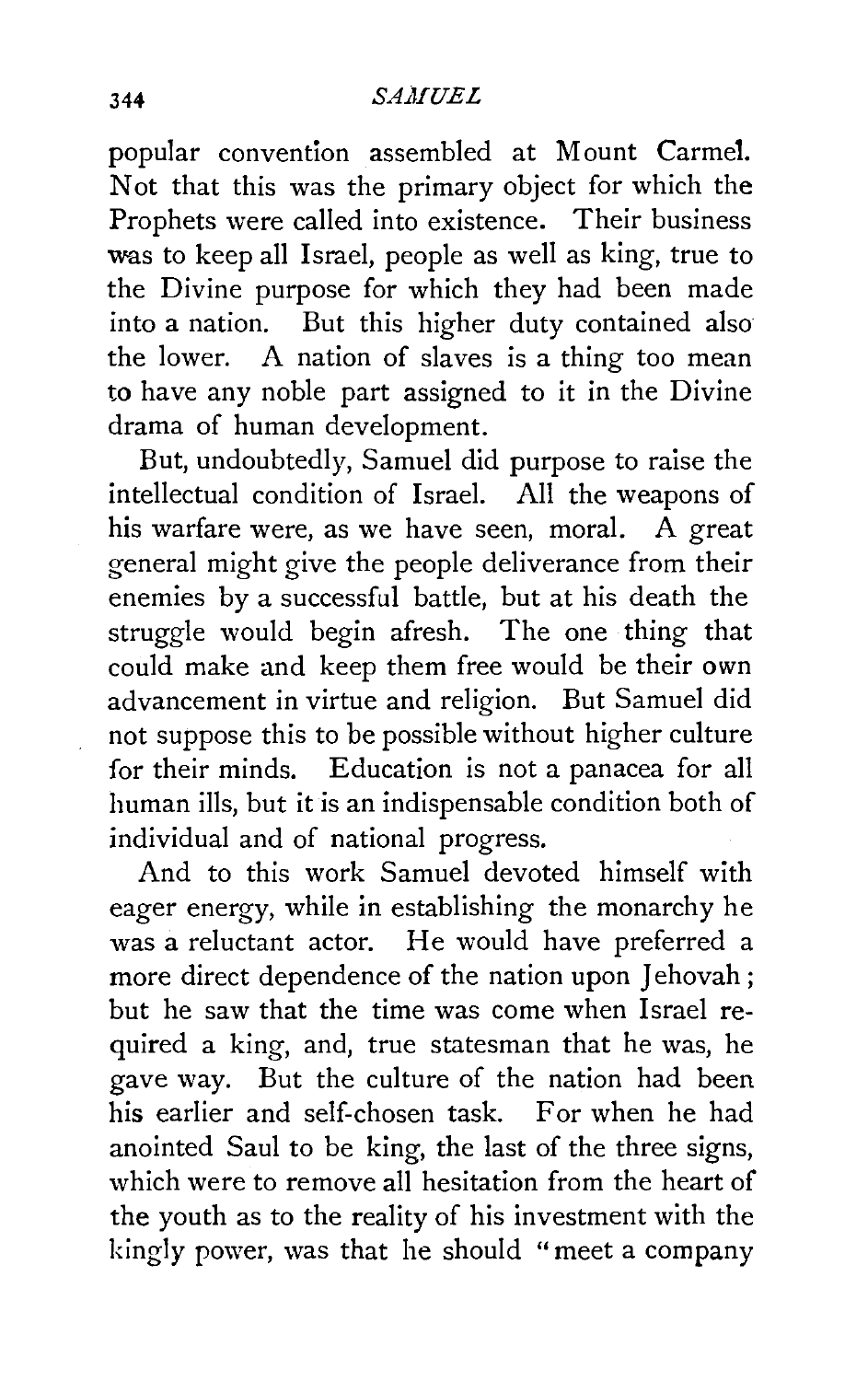of prophets coming down from the high place [or, coming from Gibeah<sup>]</sup> with psaltery and tabret, pipe and harp" (I Sam. x. 5). Already, therefore, the Prophets were growing numerous, were arranged in an orderly manner, and were instructed in music.

We may conclude, then, that Samuel, trained in priestly learning within the sacred precincts, either understood, from the first, that education was a necessary condition of his reforms, or that he was gradually led to this conviction by feeling the need of fit men to help him in carrying out his designs. At all events, he soon gathered young men of promise round him : for we learn  $(1 + \overline{S}am, xix)$ .  $18-24$ ) that the first college of the "sons of the prophets" was at Naioth in Ramah. Now Ramah was Samuel's own dwelling-place (I Sam. vii. 17), and Naioth, or, more strictly, Nevaioth, means " the pastures." In the same way, then, that young men in the meadows at Oxford gathered round the school attached, as it seems, to the Priory of St. Frideswyde, bearing with them fates pregnant with the grandest issues, so there gathered round Samuel the rising youth of Israel for a yet diviner purpose ; and rough booths and tents were erected for their lodging in the neighbouring fields.

The necessity would soon arise for more convenient and durable dwellings. So, too, it was at Oxford. The two colleges which claim the greatest antiquity take their origin from benefactions intended for the purchase or erection of buildings in which the poor scholars might lodge. Samuel's scholars did the work themselves. Even long afterwards, at a time when these colleges were at the height of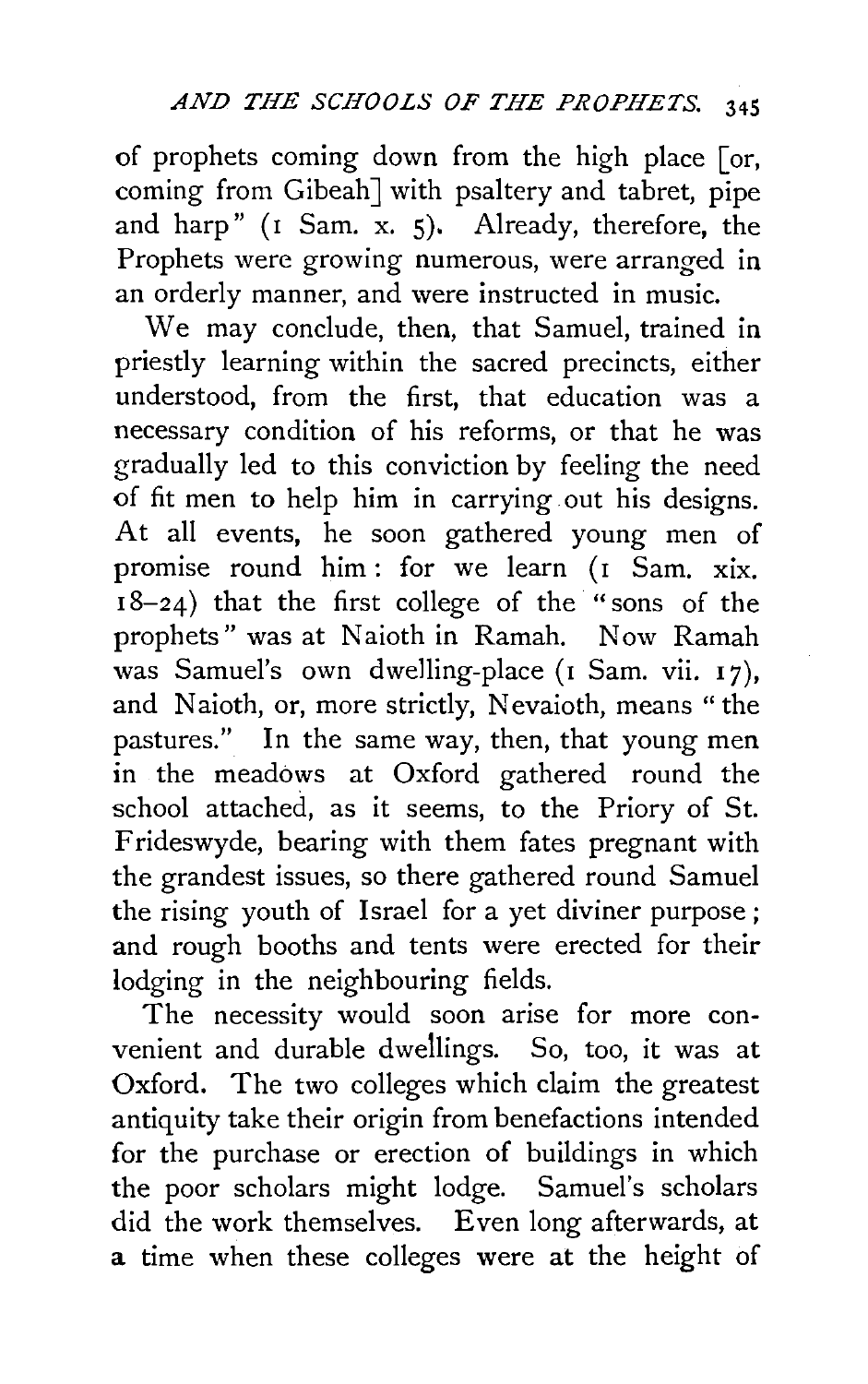their renown under Elisha as their rector, we find the students going in a body, with him at their head, to the thickets on the bank of the Jordan to cut down beams wherewith to erect a hall for their teacher's use. In Samuel's time buildings were generally of a very slight character, and most of the people dwelt in tents. And tents and booths sufficed for the use of Samuel's disciples.

The passage already referred to (I Sam. xix. 20) admits us into the very centre of the prophetic school. By the stratagem of Michal, David had escaped from the emissaries of Saul sent to slay him. But whither should he flee? Where could he find one able and willing to protect him ? The thought arose in his mind of the grand old man who had placed Saul upon the throne, and toward whom that wayward king had ever shewn respect. With Samuel he might find safety, and Saul would accord the right of sanctuary to one so fenced round with religious awe. But, no; the Crown is at stake, and Saul sends messengers to tear him thence. They force themselves into Samuel's presence, "but when they saw the company of the prophets prophesying, and Samuel standing as appointed over them, the Spirit of God was upon the messengers of Saul, and they also prophesied" (I Sam. xix. 20). Now, first, the word for *company* is not the same as in I Sam. x. IO. Literally, there it is a *string,* or, as we say, a band, of prophets, implying simply that there were several of them. Here, though the letters of the word have become curiously transposed in the Hebrew *(lahak* for *kahal),* yet, as all the ancient Versions shew, a regularly organized body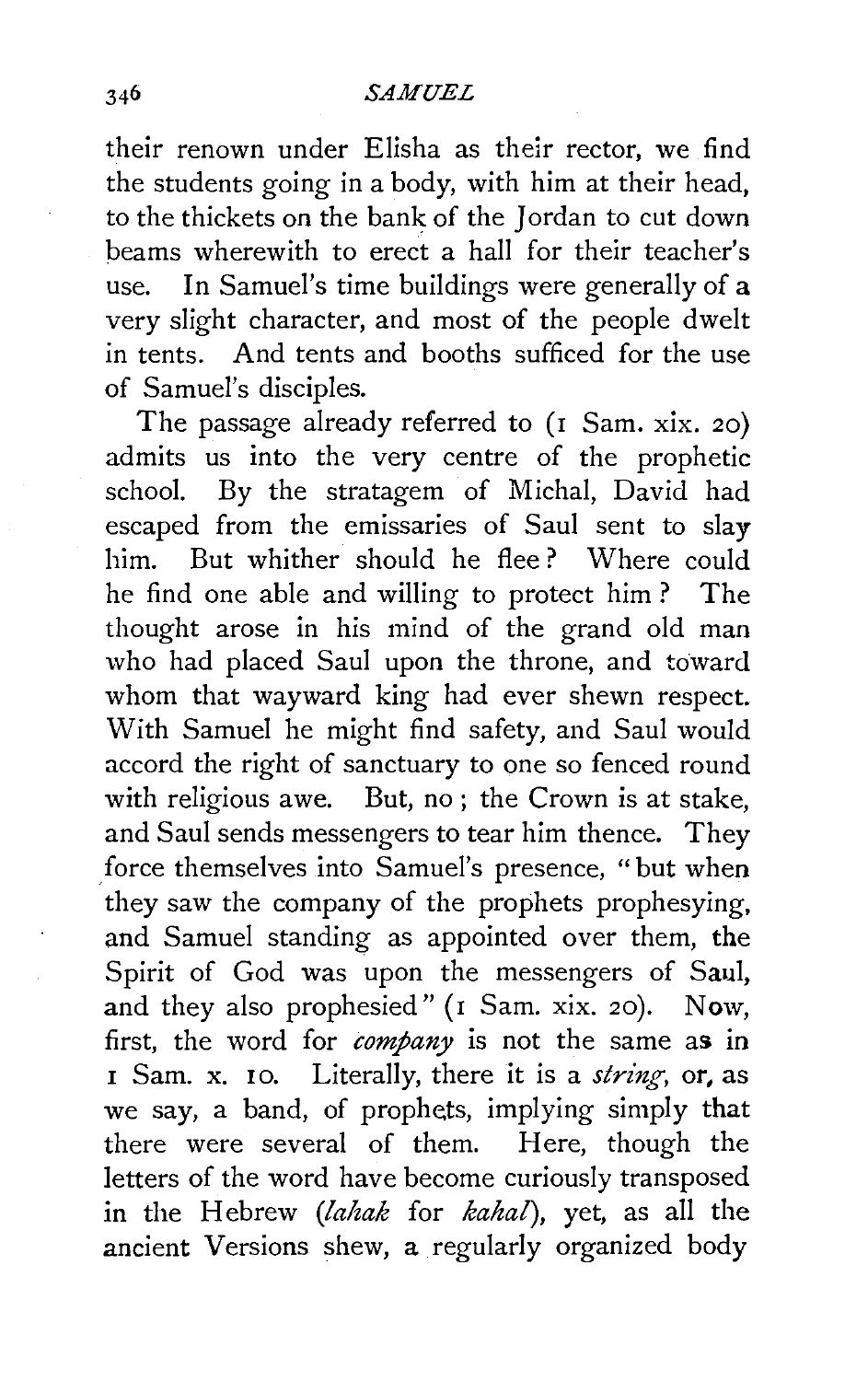is intended. So Israel, regarded in its religious aspect, is called the *kahal* of Jehovah (Num. xvi.  $\frac{1}{3}$ ; xx. 4), or the *kahal* of Elohim (Deut. xxxi. 30).

But even more remarkable is the next point. It is stated that Samuel was standing in the midst of the young men as their head. The word is that translated *ojficer* in I Kings iv. *5,* 7, 27, and shews that this, the first prophetic college, had now arrived at such proportions as to be presided over by an appointed chief. The word even suggests that Samuel's authority was not simply that of Founder. The organization of the "sons of the Prophets" had passed beyond this stage, and probably, by some official act, they had recognized and defined Samuel's exact place. We subsequently find an account of the manner in which Elisha was appointed to the office. At Jericho fifty members of the powerful prophetic college there, warned that God would take away his master from Elisha's head that day, accompanied Elijah and Elisha to the 1 ordan, and stood as eager spectators of the coming event. With wonder they observed the miracle by which Elijah parted the waters, and watched from afar the journey of the two Seers into the wilderness. For some hours, it may be, they waited impatiently for tidings, and at length Elisha appears alone. Slowly and sadly he advances to the river's edge, and there essays his power. He had prayed for an eldest son's portion of Elijah's spirit (compare 2 Kings ii. 9 with Deut. xxi. I 7), and received the promise that, if he saw his master when carried away from him, it should be granted. He now stands with the fallen mantle in his hand on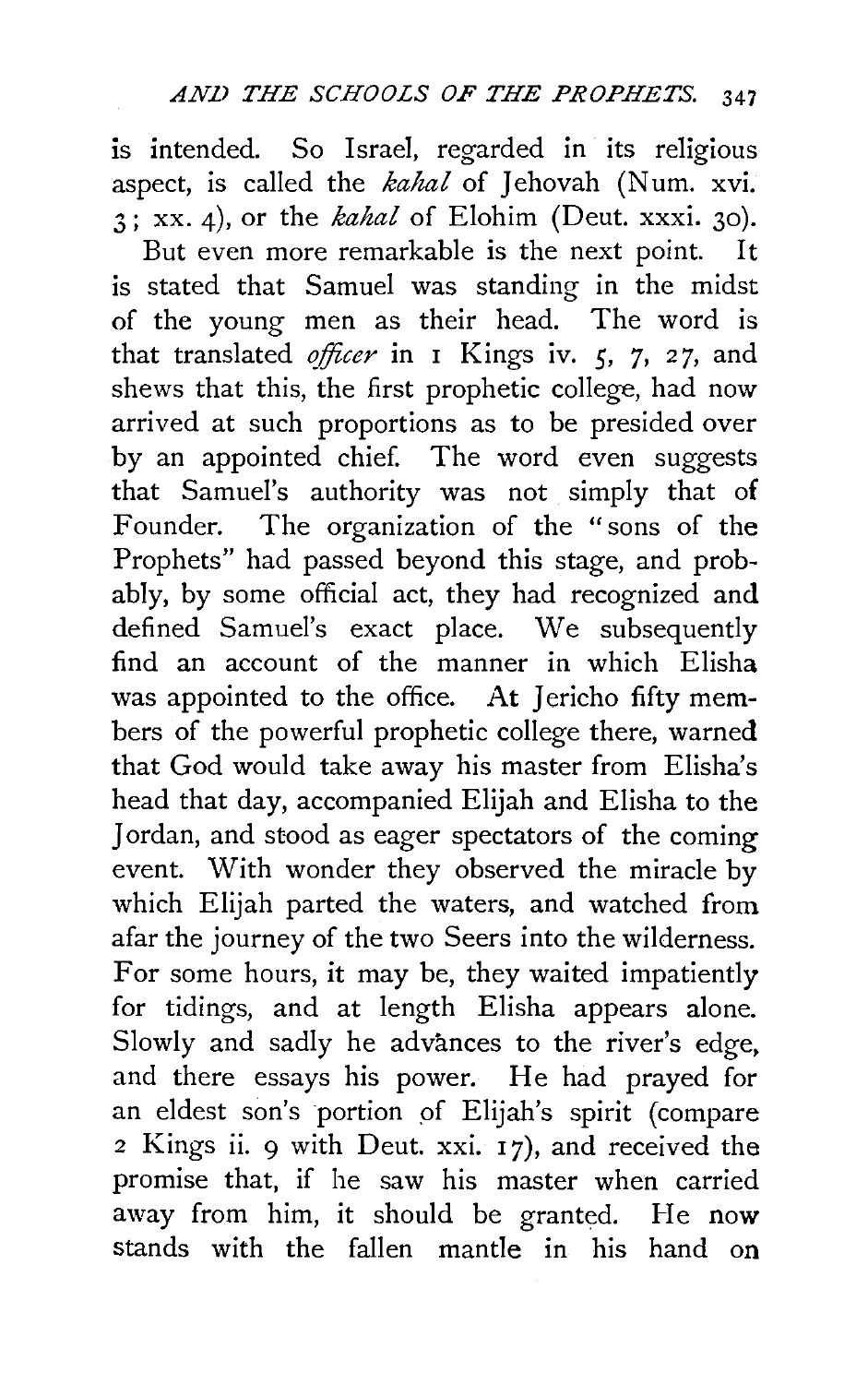# *.SAMUEL*

the Jordan's bank, and striking the waters, cries, '' Where is J ehovah, Elijah's God ? " At the words the waters roll asunder, and the sons of the prophets at once recognize Elisha as their head. "The spirit of Elijah, they say, doth rest on Elisha. And they came to meet him, and bowed themselves to the ground before him" (2 Kings ii.  $15$ ). It was a formal acknowledgment of him as Elijah's successor in the government of the prophetic schools, and we have many interesting records afterwards of the manner in which Elisha discharged his office.

The words, then, lead to the conclusion that the college at Ramah had passed beyond its first tentative commencements, that it was of sufficient importance to occupy Samuel's main attention, and developed enough to appoint, or at least acknowledge, him as its head by some formal act. We next learn that Samuel's scholars were *prophesying.* The word is not that used, at the end of the verse, of Saul's messengers, nor of Saul himself, either in verses  $23, 24$ , or in I Sam. x. Io, though it is used of him *in* I Sam. x. I I. It is the more formal and strict word for the exercise of prophetic powers, and is a passive verb indicating that those powers were not the Prophet's own, but came to him from without. Are we then to suppose that these young men were all uttering predictions and fortelling the future ? or even that they were rhapsodizing, and speaking in unknown tongues ? No; the word means that they were being trained in music and singing. So, when David with the captains of the host established the musical services of the sanctuary, they appointed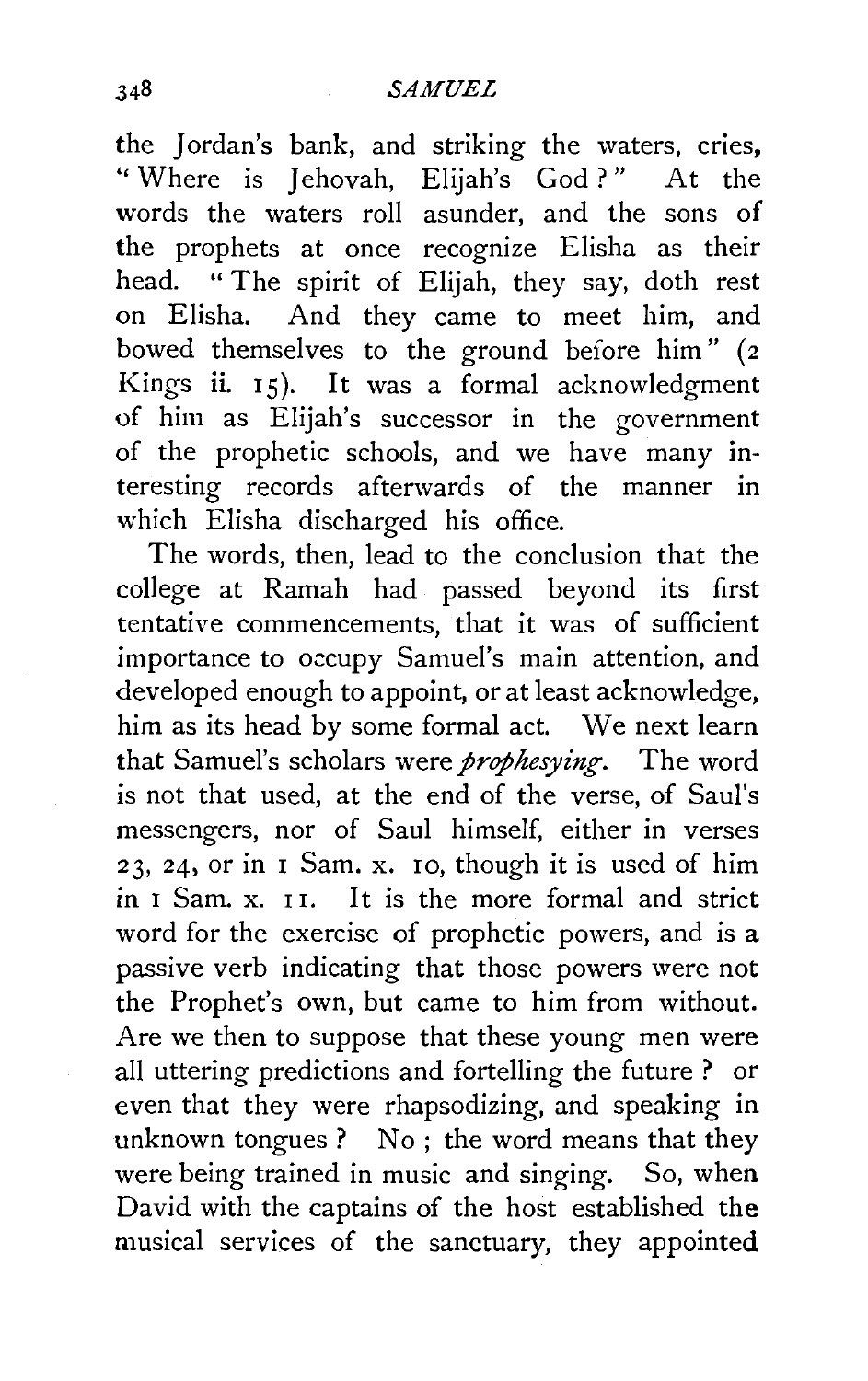the sons of Asaph "to prophesy with harps" (I Chron. xxv.  $I-3$ ). So, in Amos iii. 8, the words probably mean, "Jehovah hath spoken : who but must sing his praise ? "

I will not dwell here upon the close connection in old time between the poet and the prophet. The poet was one inspired : his poetry an outpouring of the Deity. More to our purpose is it to notice that the intellectual life of a nation begins with, and is fostered by, poetry. Not in books, but upon the tablets of the memory, is inscribed a nation's earliest mental treasure; and to render its preservation easy that treasure has to take such forms as make it easy to remember. Every thoughtful reader will have noticed how full the Pentateuch is of quotations from ancient poetry. One such echo even comes down to us from the antediluvian world, in Lamech's lament to his wives over the youth whom he had slain. The two chief stores among the Israelites of their national history were two books of song : the "Wars of Jehovah," and the "Book of Jashar," or the Upright. Both were intensely religious. For this, which is the common quality of all primæval poetry, was present in that of the Hebrews in a still higher degree. Religion with them was not dissipated among a crowd of charming but motley beings, with which every part of nature was peopled : it was devoted to the one God. Both these records were also historical. They were the nation's archives. And both were preserved by oral tradition. So, when David composed his elegy over Saul and Jonathan, he took care for its preservation by making the people learn it by heart, as the words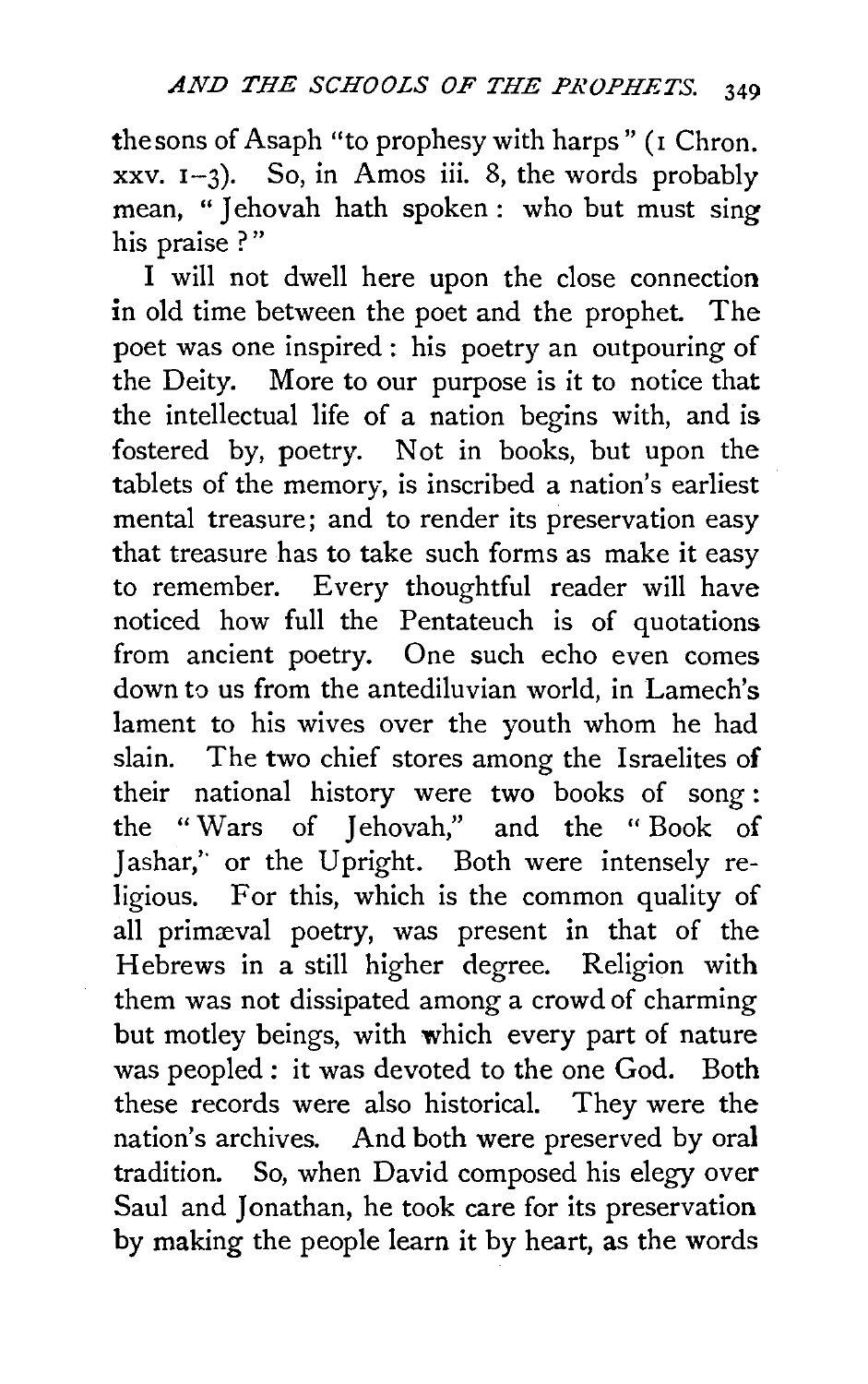of 2 Sam. i. 18 really mean. " The Bow" is there, the name of the elegy itself. The written record of Israel's devotional poetry remains for us in the Book of Psalms, the noblest outpouring of religious feeling that ever nation possessed. When prophesy· ing, therefore, Samuel's scholars were learning by heart, or reciting in measured tones, the religious poetry of their race. There were even among them some composing new hymns of praise to Israel's Jehovah, for among these scholars was David, the sweet singer of Israel; and when such strains were improvised, all recognized in them an even more immediate presence of the Holy Spirit. The words of the singers seemed to be, and were, more than human. Like the Sybil's, it was no human voice:

> " Nec mortale sonans ; afflata est numine quando Jam propiore Dei." •

Nor must we lightly estimate the effect upon the mass of the people of men whose memories were thus stored, and their intellects trained in the study of history and of the devotional poetry of their race. In those days there were none of the many means of mental enjoyment which we now possess. There were no books, no serials, no newspapers, no letters from friends. Men, therefore, who knew by heart the many lays which recorded the mighty deeds of yore, and shewed how Jehovah had ever upheld their nation and raised up mighty men of valour for its deliverance, would hold in their hands the means of most powerfully influencing the minds of the people. But we must not suppose that poetry and music (of which more hereafter) were

' Virg. Æn. vi. 50.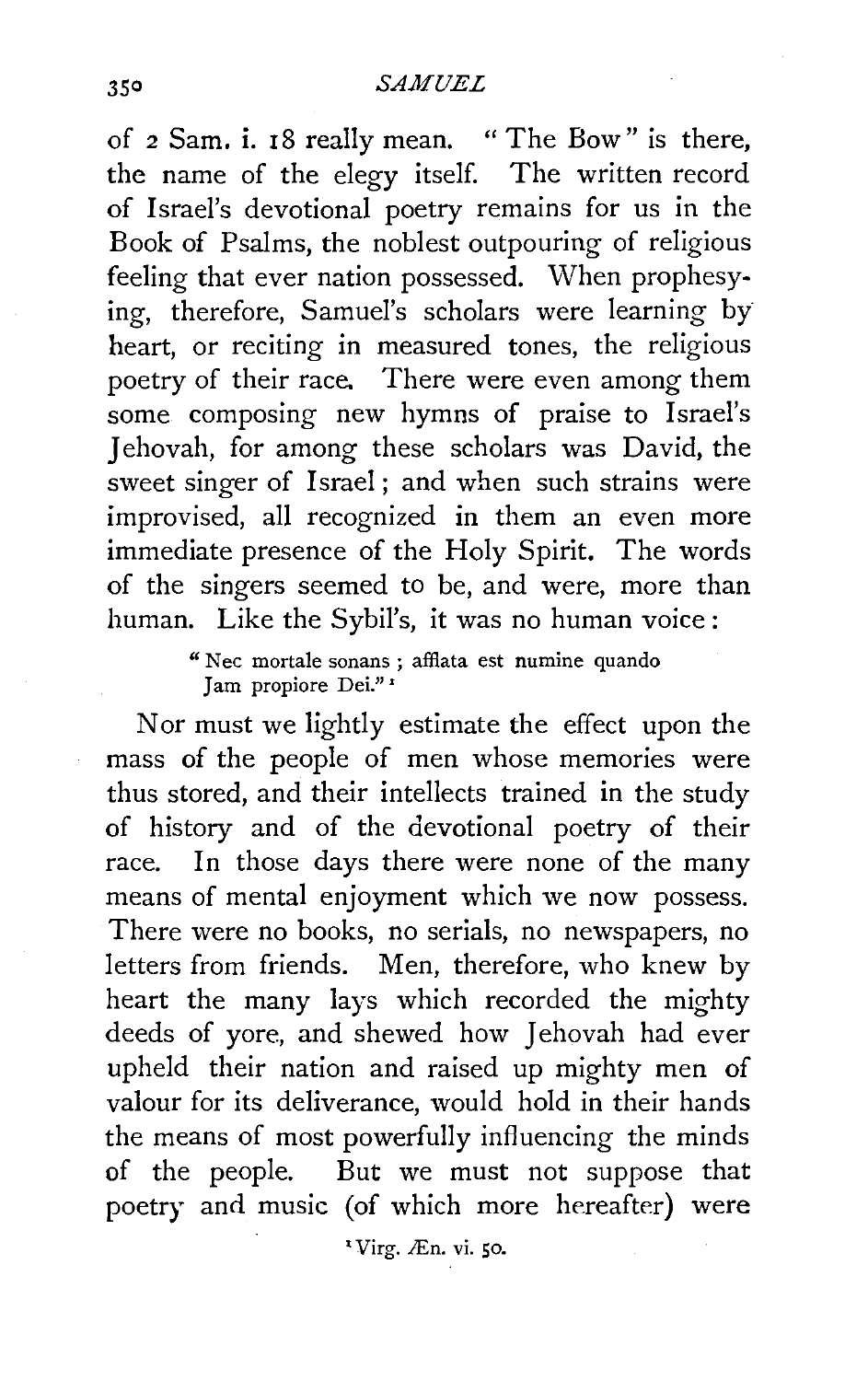their sole studies. These are mentioned because it was the sight of the "sons of the Prophets" arranged in orderly choir, with Samuel as their precentor, singing to the sound of various instruments of music the spirit-stirring ballads which recorded the heroic deeds of their ancestors, or solemn psalms to the praise of God: it was this sight which so filled the minds of Saul's messengers and, finally, of Saul himself with enthusiasm that they too "prophesied." The word in their case means "to imitate or act the part of the prophet," and implies that they joined the sacred choir and sang and recited with it as best they could. Nor can we think meanly of a people who shewed so divine an enthusiasm for poetry and song.

But we must not conclude that these exercises were all. It is evident that the " sons of the Prophets" were, moreover, taught to read and write. These were no common arts, and it is a proof of the early intellectual advancement of the Semitic races that syllabic writing with them goes back to the most remote antiquity (Ewald, " History of Israel," i. 51). But in the Book of Judges these arts seem well-nigh lost *Now* they appear again, and henceforward we find the annals of the kingdom regularly kept by trained scribes. In I Chron. xxix. 29 we see the long series of these chroniclers taking its origin from Samuel. The acts of David, we read, were recorded in regular order by "Samuel the seer, and Nathan the prophet, and Gad, who saw visions." Can we doubt that Nathan and Gad were Samuel's disciples? Or is it reasonable to suppose that they gained the knowledge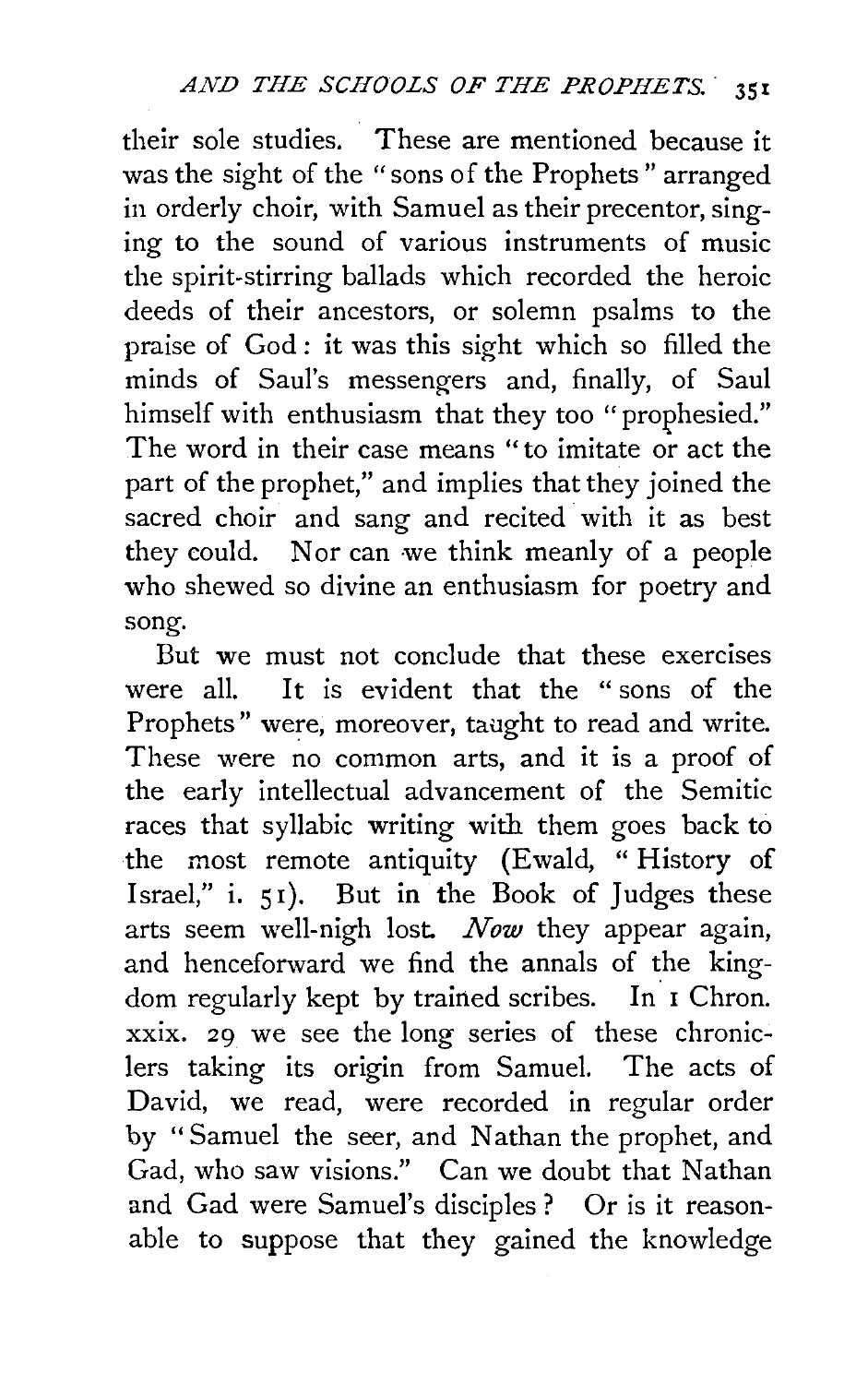#### *SAMUEL*

of these most important arts anywhere else than in his schools ? And what Samuel communicated to them he would certainly communicate to many more. David, we may feel sure, was one who had sat at Samuel's feet, and drunk in from Samuel's mouth not only his love for letters, but also that deep religious feeling which makes him so perfect a representative of the theocratic spirit. It opens *to* us also fresh subjects for thought when thus we see the probability that David and Nathan and Gad had been schoolfellows. Perhaps only disciples of the highest promise were instructed in studies deemed then so mysterious and profound as to write and read; but evidently from Samuel's days an era of culture begins. A wide chasm divides the untutored warriors of the Book of Judges from the trained scholars of the courts of David and Solomon. Even Joab can read (2 Sam. xi. 14), and Saul might have proved less wild and wayward if he had been thus trained. But he had had no such opportunities ; and the people laughed at the thought of one so stalwart, but withal so clumsy and untaught, joining in the literary exercises of educated men  $($ I Sam. xix. 24 $)$ .

It remains to say a few words about music. The ancients, as is well known, attached great importance to it as a branch of education. The three things taught to the wealthier youth of Athens were music, grammar, and gymnastics (Plato, '' Theog." I22E), and a man who could play no instrument of music was looked upon as an ill-bred fellow. Originally song was closely connected with religion, and Plutarch, in his Treatise on Music, says, that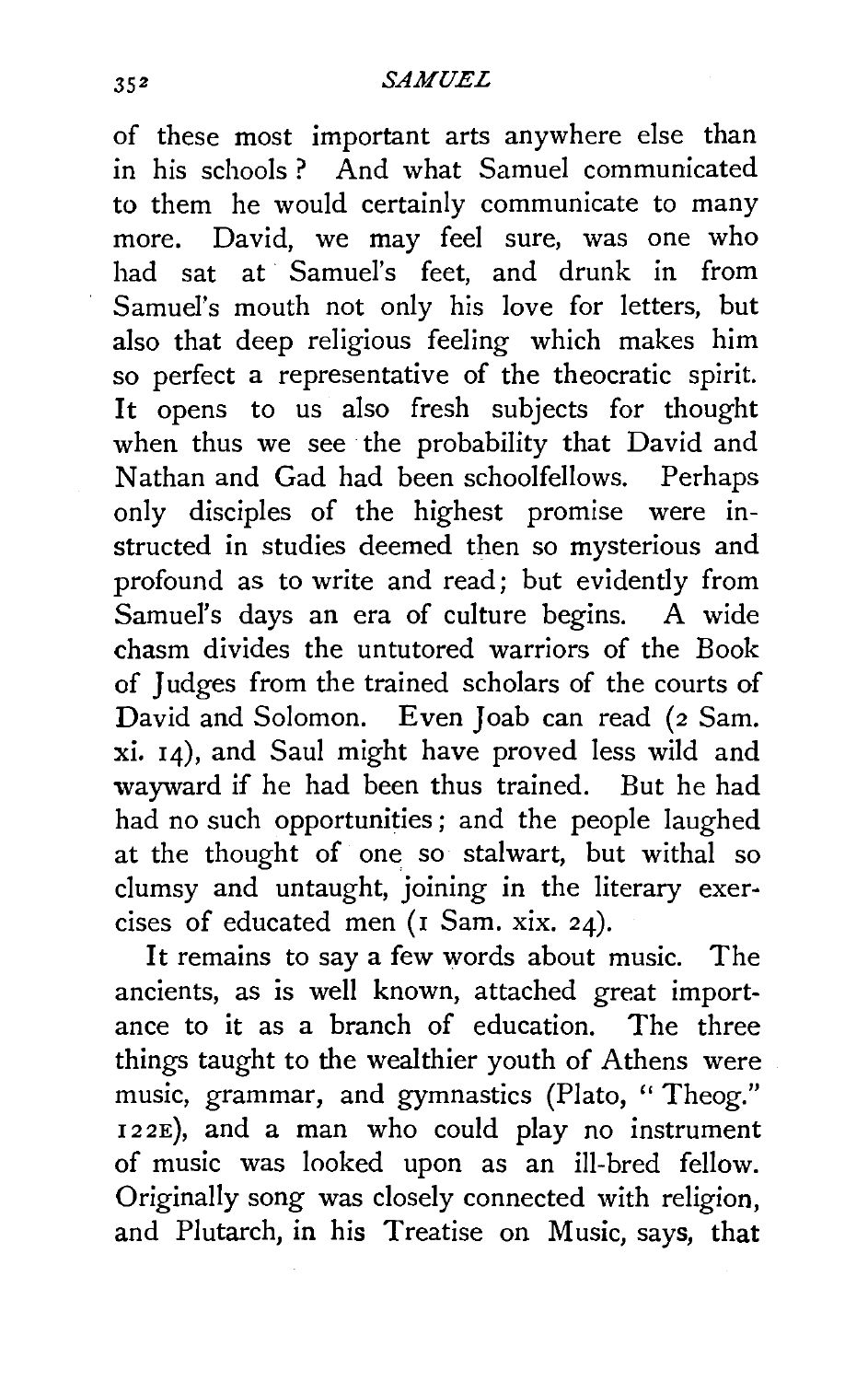at first music was regarded as a thing so holy that it was not permitted even to be used in the theatre, but was reserved for the worship of the gods and the education of youth. We also read that Timotheus of Miletum was severely reproved by the Lacedæmonian magistrates because he had eleven strings to his cithara, instead of the usual complement of seven. Such an innovation seemed to them likely to diminish from the solemnity of its sounds and make it fit for lighter and more trivial uses. To no vulgar theme had song stooped down in the olden time. As Homer tells us (Odys. i. 338), "The things that minstrels sing are the exploits of heroes ' and of gods."

So it was among the Jews. Carrying back its origin to that grand Cainite family who had enriched society with so many noble arts (Gen. iv. *2* 1 ), they employed it for strictly religious uses. When Moses heard, on his return from the mount with the two tables of stone, " the noise of them that sing" (Exod. xxxii. 18), he knew that the people were engaged in some religious ceremony. They were worshipping, with solemn chants, the golden calf. But history was almost as sacred. The Hebrews saw in all noble deeds the working of the Deity. If a man slew but a lion it was because the Spirit of Jehovah came upon him mightily (Judges xiv. 6). It was a noble thing thus to recognize the true source of all that is great in man ; and to these reverent thinkers the mighty achievements of heroes were as fit subjects for song as the praise of God itself: for these deeds were God's deeds. To the sound, then, of psaltery and harp they  $\frac{1}{24}$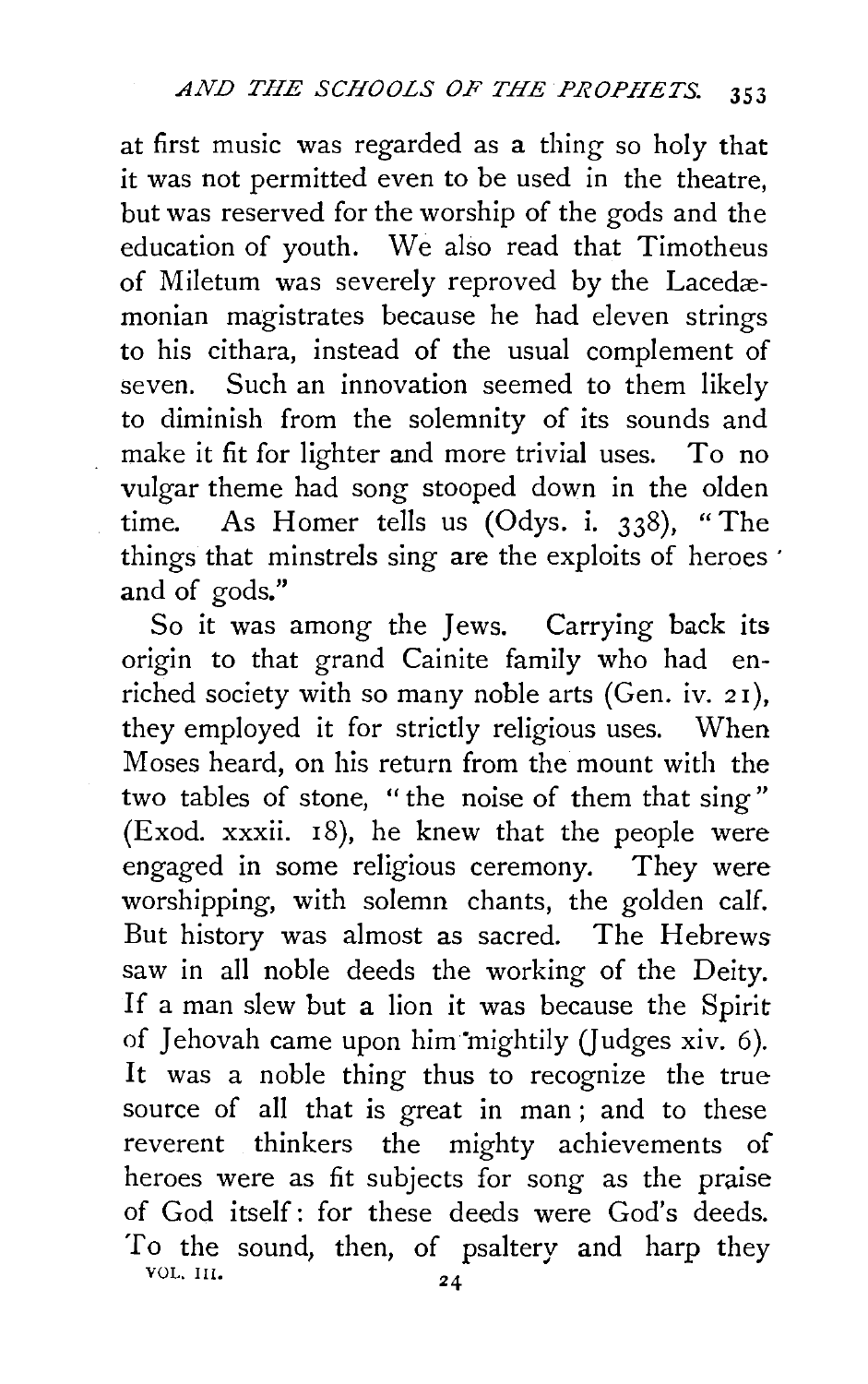recited the glorious acts of their forefathers or sang psalms of praise. How soothing their melody was we learn subsequently, when Elisha refused to prophecy till a minstrel had been brought, who calmed down his angry feelings by tones which awakened in his mind feelings of devoutest reverence.

We see, then, that it was no inferior education which Samuel offered to the young men who gathered round him in the meadows at Ramah. They learned both to read and write; they were trained in the history and religion of their nation ; and they were taught singing and instrumental music. Skilled in these arts, we find David attaining to a superiority in poetry, in statesmanship, and in war immeasurably in advance of previous times ; and reaching almost to the heroic lineaments of Moses, who, too, had been trained in all human learning, not indeed after the manner of the Hebrews, but in Egyptian schools. And Samuel's work was destined to endure. He had laid his foundations broad and deep, and the Israelites became a cultivated and refined people. And so, finally, we owe to Samuel's schools that race ot inspired penmen who, in the first place, have preserved for us the annals of the chosen race. It needs but to read the Books of Chronicles to find how numerous were the authors who studied and wrote the records of their native history. And thus trained and practised, they soared aloft into still higher and more exalted regions. The psalmists found meet utterance and expression for the deepest thoughts of the heart when communing